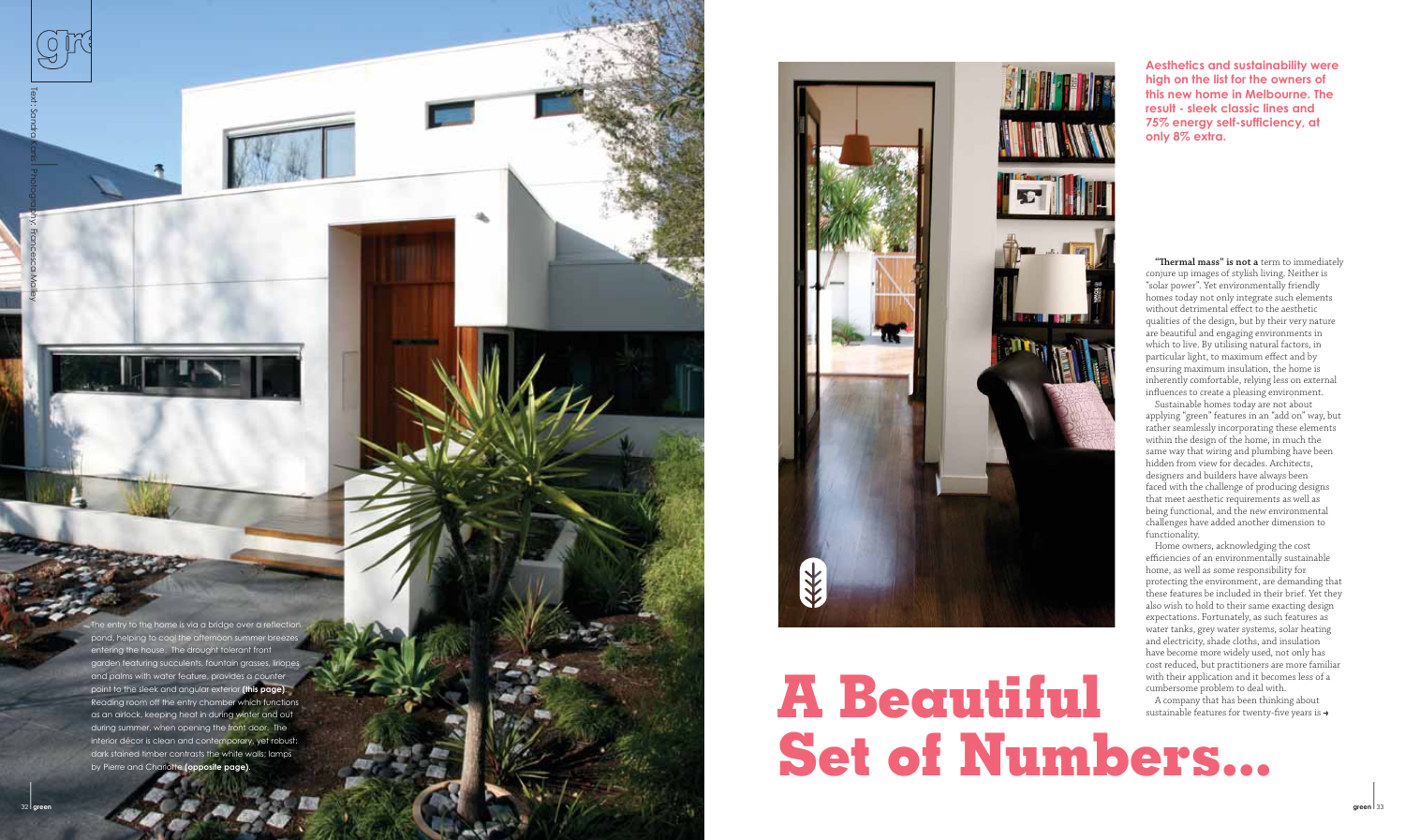Sunpower Design. Andreas and Judy Sederof are more than practised in how to make a beautiful self-sufficient home. "Our aim is to design buildings that become an investment for future generations, inspiring clients to make a difference and encouraging active client participation in the decision-making process." Innovative and creative solutions to design and site issues integrate the engineering, building design, hydraulic and renewable systems, resulting in buildings that minimise the environmental impact of construction and significantly reduce energy consumption. These principles were the basis for this elegant home by Sunpower Design in Elwood, an inner bayside suburb of Melbourne, where the salient visual feature is classic contemporary design. However, an equal imperative in the design process was the incorporation of sustainable features, which have contributed in a major way to create a house that doesn't have to work too hard at being beautiful.

In terms of energy, it is 75-80% self-sufficient,

yet it is as sleek and comfortable as they come – not at all the quaintly awkward conjured up by that term "self-sufficiency". Most of the factors responsible for this figure are imperceptible  $-$  the mega-insulation of the Hebel walls and double glazing, and the slab which gives the thermal mass. Proper orientation and siting of windows maximises light and winter warmth and minimises summer heat. There is no need for air**green** 35 *green* **35 <b>***green* 35



conditioning or excessive heating to compensate<br>for a poorly orientated or ventilated house.<br>"Even during the hot summer we have just been<br>through, the house was never unbearable," notes the owner. "It takes a little bit more effort than flicking a switch – it is necessary to draw all the shades before the house heats up, and then open the windows in the evening to allow for evening breezes."

No more than 8% was added to the cost of the house, which includes a grid interactive <sup>p</sup>hotovoltaic power system at a cost of \$19 000 (with a government rebate of \$4000), providing much of the home's electricity requirements. These PV panels are more cost effective now than when installed, and the owners would recommend adding as many PV panels as possible. "Since we completed our home two years ago, the cost of the PV panels has reduced significantly, making them even more cost effective."

However, all these elements had to fit into the owners' aesthetic vision, which was for an open-plan home with clean, classic lines. Having renovated before, the owners have developed their architectural taste and knew exactly what they wanted. "We like clean, square lines with a classic feel that references 1960s architecture; something that would age well, hence the white walls." With an open plan design, acoustics were very important, so there are acoustic layers between the levels, as well as the fantastic **>**

The wide arch and fireplace delineates the reading room from the main living area, and gives definition to the open plan area **(this page)**. The sunspace roof windows have remote controlled external blinds to prevent the space overheating **(opposite page, left)**, whilst the southern windows have been glazed with Low E double glazed panels to prevent heat loss. American Oak dining table by Terrance Conran, with timber framed chairs by Pierre and Charlotte **(opposite page, right)**.



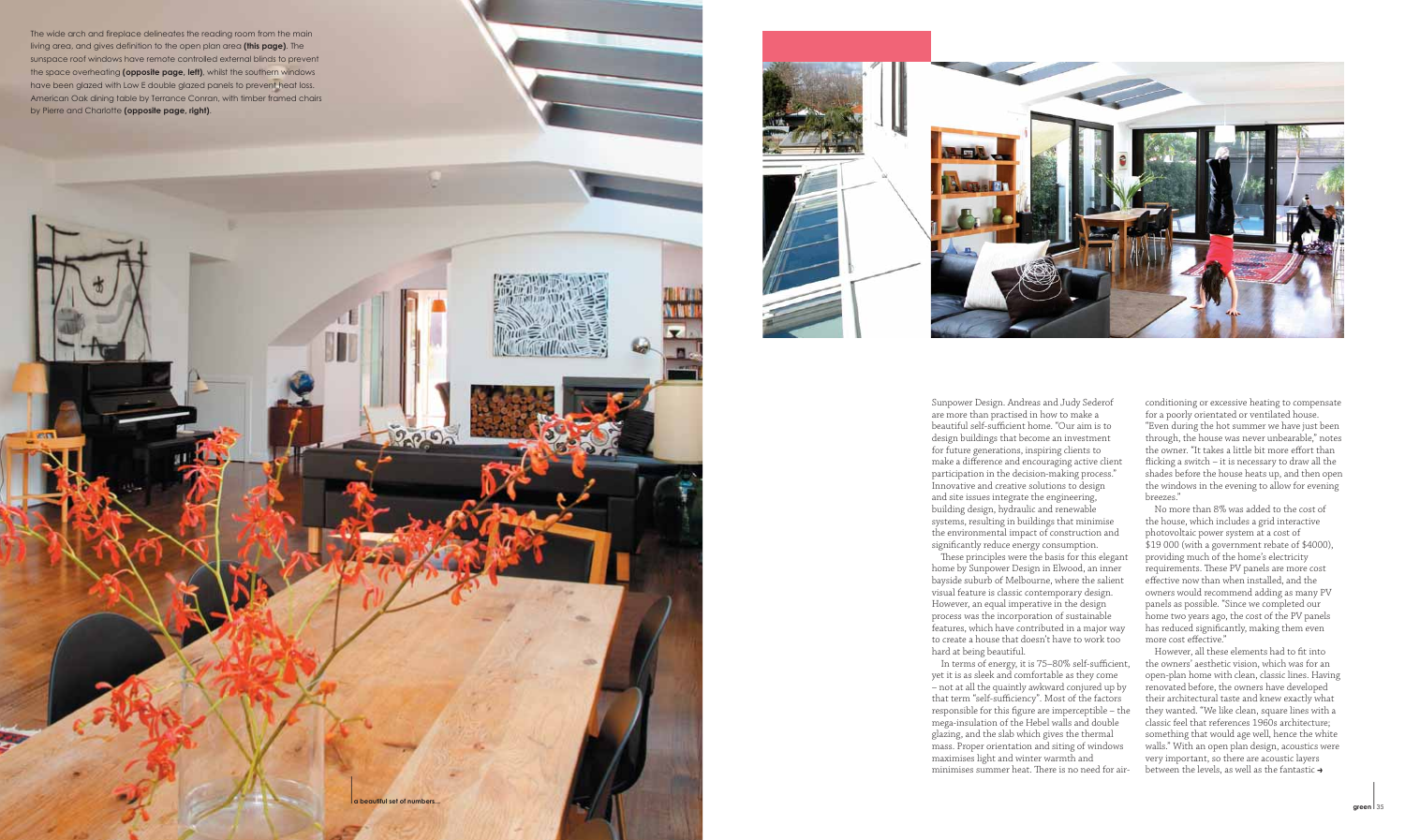acoustic properties of the Hebel blocks.

The house that was demolished to make way for this was only twenty years old. It had no redeeming architectural features and was an environmental nightmare with poor orientation, so there was no benefit in contemplating adapting it to current requirements. "It seemed at the time that we were being quite extravagant – knocking down what may have seemed to some a perfectly good house," notes the owner. "As recently as 2004, it was quite radical, but now the imperative to build more responsibly has gathered pace and more people seem to appreciate the cost benefits, financial as well as environmental." And, perhaps most palpably, producing a home

**RE** 







An Agave attenuata in the front garden **(this page, above)**, and **(below)** Bobbi the dog contemplates the goldfish in the water feature by the front door. Linen drawers double as seating in the upstairs hall/play area **(opposite page)**.